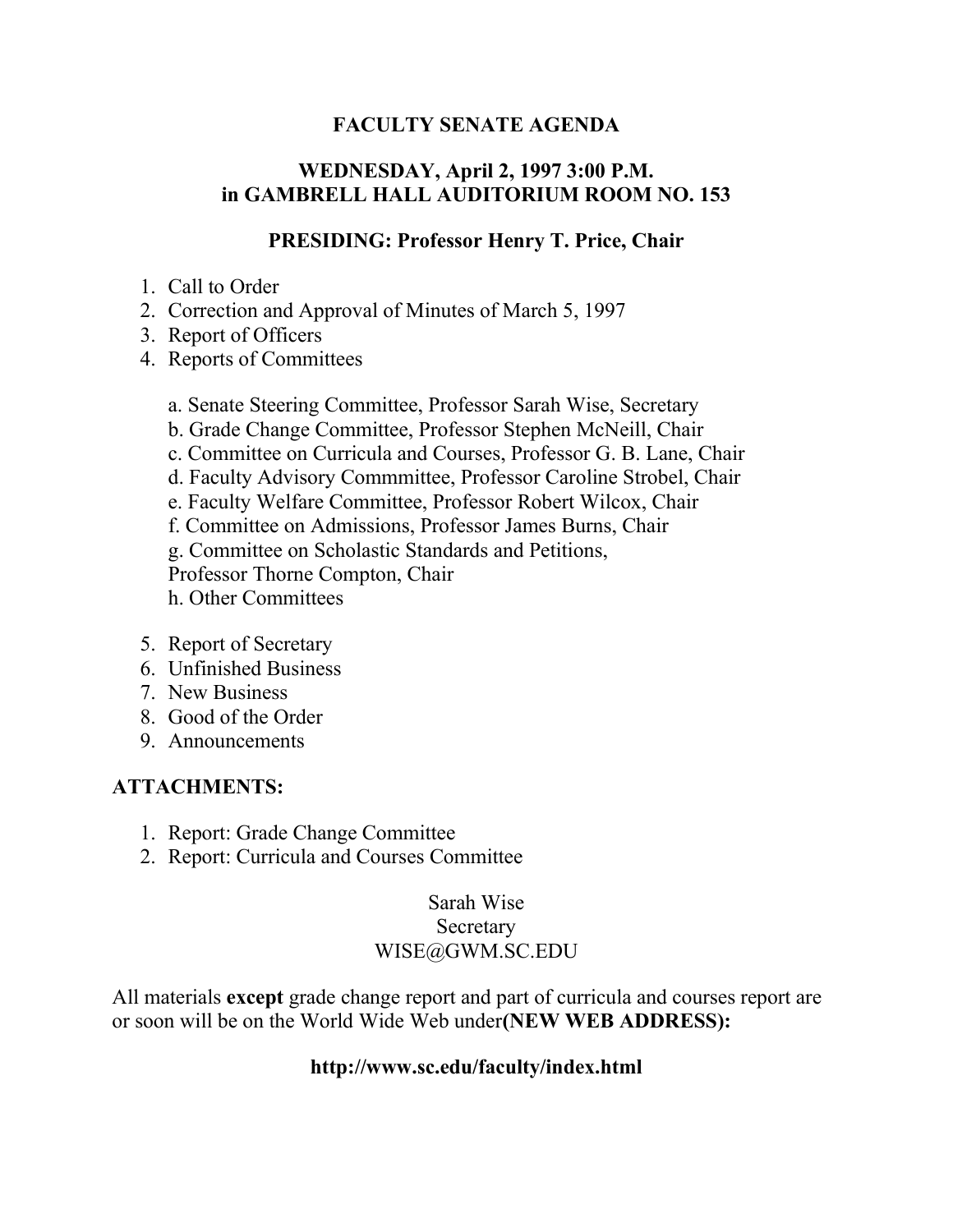# **FACULTY SENATE MEETINGS - SPRING SEMESTER**

April 30, 1997 - 12 o'clock in the Law School Auditorium

### **GENERAL FACULTY MEETING**

April 28, 1997 - Law School Auditorium - 3:00pm

#### **Committee Meeting Dates**

Admissions: 3:30 p.m. on 3-28-97 University Athletics Advisory: 4:00pm on 4-16-97, & 5-14-97 Bookstore: Curricula and Courses: 2:00pm on 4-4-97, & 5-9-97 Committee to Review the Operations & Management of the Faculty House: Disability Affairs: Faculty Advisory Committee: Faculty Budget: Faculty Welfare: Grade Change: 3:30pm on 4-9-97 Instructional Development: None scheduled at present. Subcommittees are meeting. Libraries: Scholastic Standards and Petitions Committee: 1:30 pm on 4-9-97

# **Attachments**

### **Grade Change Report:**

Seventy (70) grade changes reviewed by the Grade Change Committee on March 19, 1997 will be presented at the Faculty Senate Meeting on April 2, 1997. Because the format at this time cannot be distributed through the Web, printed copies are being sent to Senators, Deans, and Department Chairs only.

# **REPORT: COMMITTEE ON CURRICULA AND COURSES**

(For consideration by the Faculty Senate at its meeting on April 2, 1997)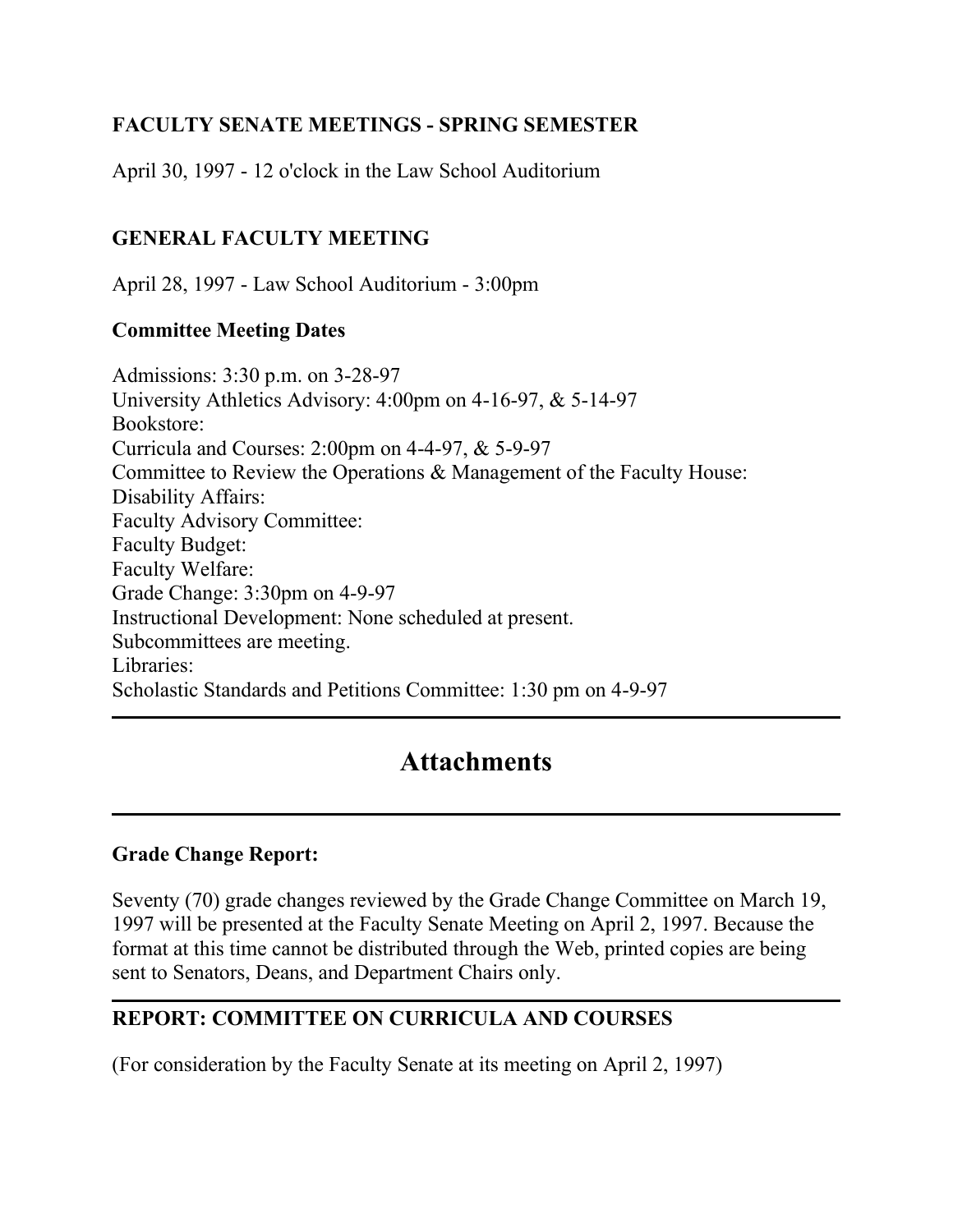The Committee requests that any department which has a proposal being recommended by the Committee on Curricula and courses provide a spokesperson to attend the Faculty Senate meeting in which said proposal is to be recommended. Please contact G.B. Lane in advance if errors are noted. Telephone: 777-5103 or E-mail GB.Lane@mozart.sc. edu

# I. COLLEGE OF BUSINESS ADMINISTRATION

New courses

ACCT 222L ACCOUNTING LAB. (1) (Prereq: ACCT 222) Application of accounting to business transactions.

ACCT 407 FINANCIAL ACCOUNTING FOR NON- MAJORS. (3) (Prereq: ACCT 222, ACCT 222L) Financial accounting theory and practice as it relates to the content and analysis of financial statements. (Not allowed as an elective for accounting majors.

ACCT 504 LEGAL ISSUES FOR ACCOUNTANTS. (3) (Prereq: ACCT 324) The study of legal issues affecting the accounting profession.

Change in number, hours, and prerequisites

FROM: ACCT 431 FINANCIAL ACCOUNTING I. (4)

TO: ACCT 401 FINANCIAL ACCOUNTING I. (3) (Prereq: ACCT 222, ACCT 222L)

Change in number, prerequisites and description

FROM:: ACCT 432 COST/MANAGERIAL ACCOUNTING I. (3) (Prereq: ACCT 226) Cost accounting systems, planning, and control.

TO: ACCT 402 COST/MANAGERIAL ACCOUNTING I. (3) (Prereq: ACCT 222, Prereq or coreq: ACCT 222L) The use of accounting information for managerial decisions.

Change in number, hours, prerequisites and description

FROM: ACCT 433 FINANCIAL ACCOUNTING II. (4) Continuation of ACCT 431.

TO: ACCT 405 FINANCIAL ACCOUNTING II. (3) Additional accounting theory and practice as it relates to preparation of financial statements.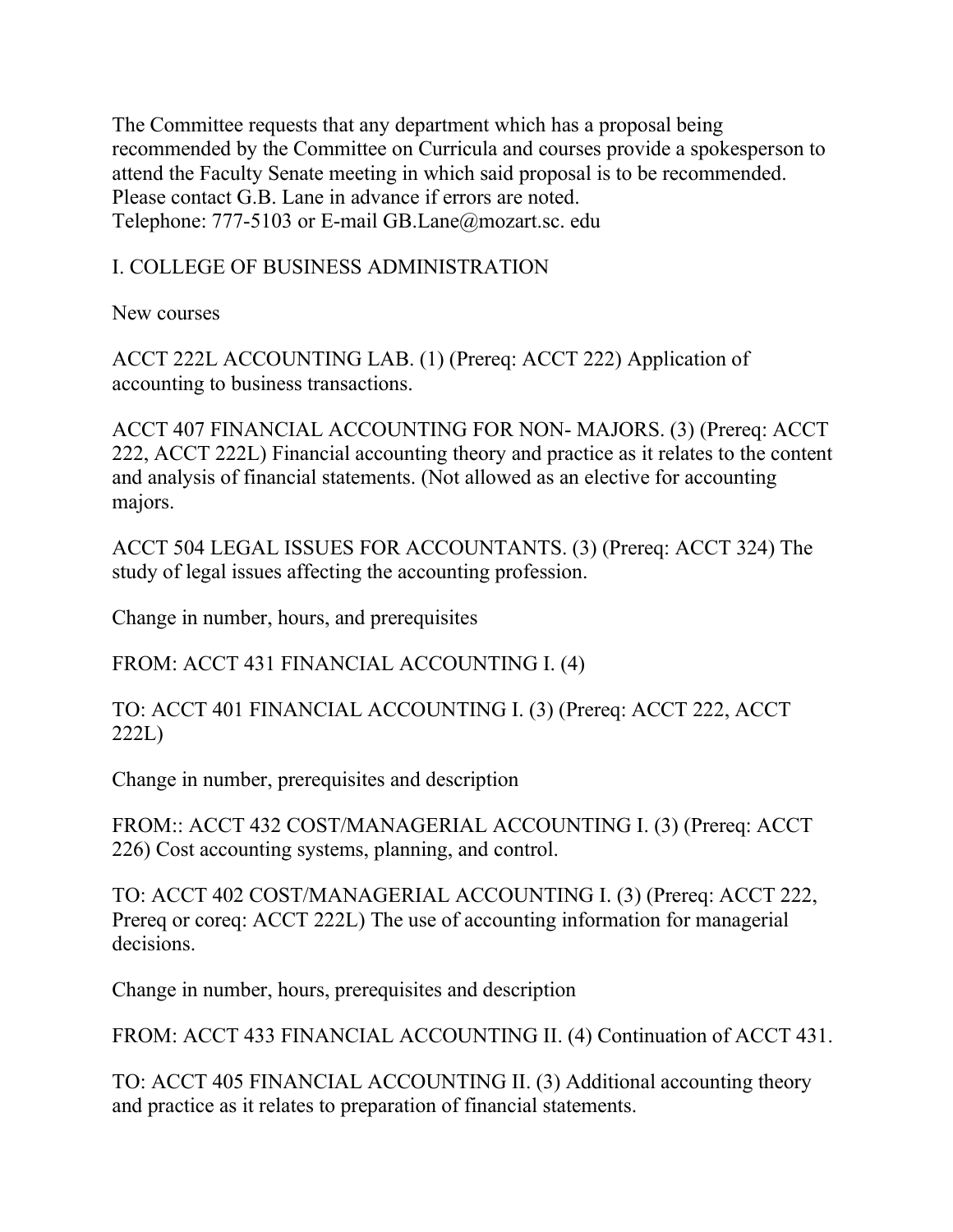Change in number, prerequisites and description

FROM: ACCT 434 TAX I. (3) Federal income tax laws as they affect individuals. Primarily for professional accounting majors.

TO: ACCT 403 TAX I. (3) (Prereq: ACCT 401) Overview of individual, corporate, and partnership taxation. Emphasis is on sole proprietorships.

Change in title, number, hours , prerequisites and description

FROM: ACCT 435 ACCOUNTING SYSTEMS I. (4) Accounting systems for collecting and processing data necessary for effective control of the business organization.

TO: ACCT 404 ACCOUNTING INFORMATION SYSTEMS I. (3) (Prereq: ACCT 401) Accounting systems for business decision making and effective control of the business enterprise.

Change in number, hours, prerequisites and description

FROM: ACCT 438 AUDITING I. (4) Principles of independent, internal, and government auditing.

TO: ACCT 406 AUDITING I. (3) (Prereq: ACCT 404, Prereq or coreq: ACCT 405) Principles of auditing necessary to evaluate the integrity of accounting systems and financial reporting.

Change in number, prerequisites and description

FROM: ACCT 531 TAX II. (3) Survey of income tax laws as they affect corporations, partnerships, trusts, and estates.

TO: ACCT 503 TAX II. (3) (Prereq: ACCT 403) Advanced tax topics. Emphasis is on the taxation of partnerships and corporations.

FROM: ACCT 532 COST/MANAGERIAL ACCOUNTING II. (3) Advanced topics in cost accounting: systems planning and control.

TO: ACCT 502 COST/MANAGERIAL ACCOUNTING II. (3) (Prereq: ACCT 402) Advanced topics in the use of accounting information for managerial decisions.

Change in number and prerequisites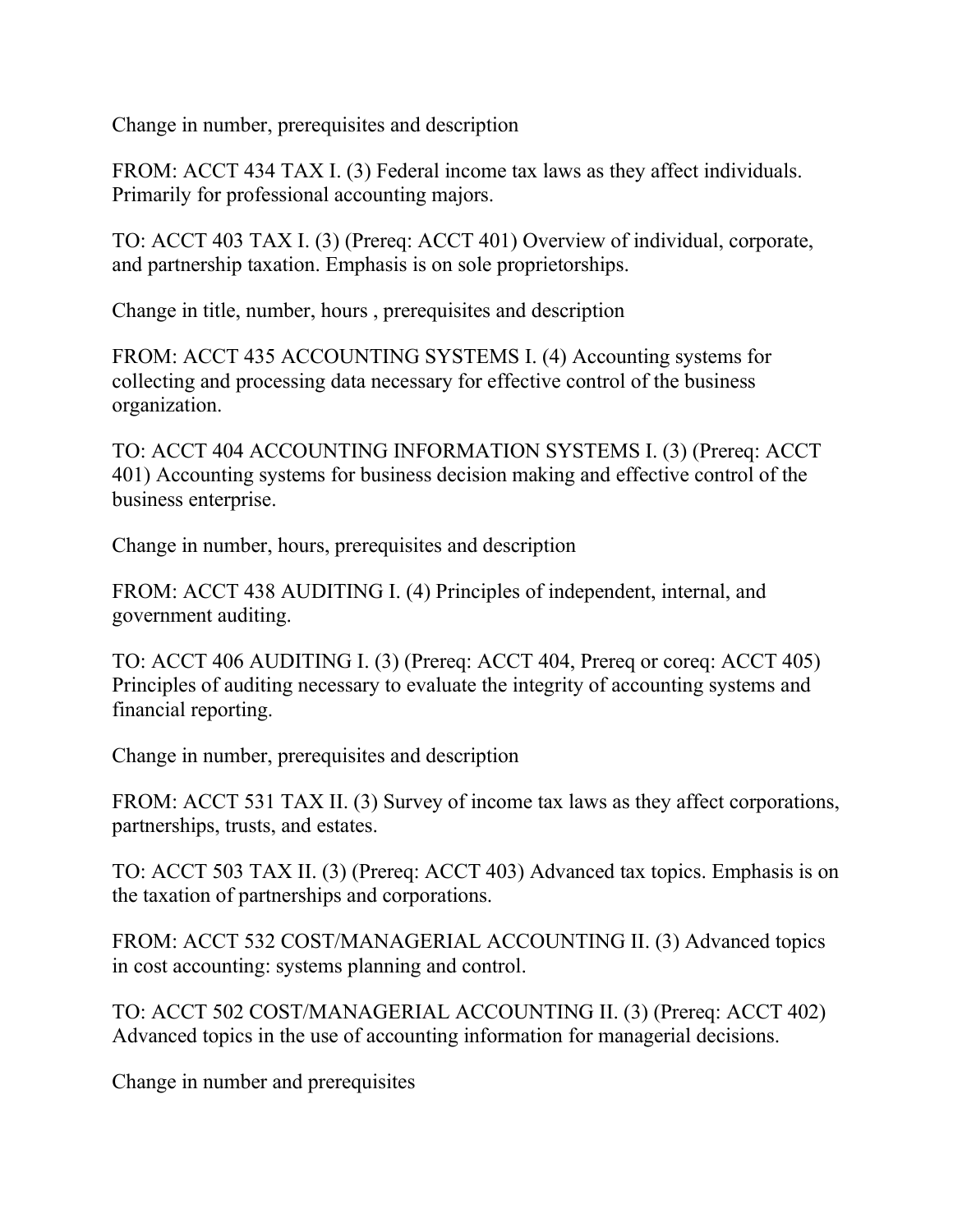FROM: ACCT 533 GOVERNMENTAL AND NONPROFIT ACCOUNTING. (3) TO: ACCT 505 GOVERNMENTAL AND NONPROFIT ACCOUNTING. (3) (Prereq: ACCT 405)

Change in number, prerequisites and description

FROM: ACCT 534 FINANCIAL ACCOUNTING III. (3) (Prereq: ACCT 433) Advanced topics in financial theory and practice as it relates to preparation of financial statements.

TO: ACCT 501 FINANCIAL ACCOUNTING III. (3) (Prereq: ACCT 405) Advanced topics in accounting theory and practice as it relates to preparation of financial statements.

Finance

Change in prerequisites

FROM: FINA 346 SOCIAL INSURANCE. (3) (Prereq: FINA 341) TO: FINA 346 SOCIAL INSURANCE. (3)

Change in number and prerequisites

FROM: FINA 442 LIFE AND HEALTH INSURANCE. (3) (Prereq: FINA 341) TO: FINA 342 LIFE AND HEALTH INSURANCE. (3)

Change in prerequisites

FROM: FINA 444 RISK MANAGEMENT. (3) (Prereq: FINA 341) TO: FINA 444 RISK MANAGEMENT. (3) (Prereq: FINA 363)

Change in prerequisites

FROM: FINA 445 EMPLOYEE BENEFITS. (3) (Prereq: FINA 341) TO: FINA 445 EMPLOYEE BENEFITS. (3)

Change in number, prerequisites

FROM: FINA 543 PROPERTY AND LIABILITY INSURANCE. (3) (Prereq: FINA 341) TO: FINA 443 PROPERTY AND LIABILITY INSURANCE. (3) (Prereq: FINA 363)

Change in number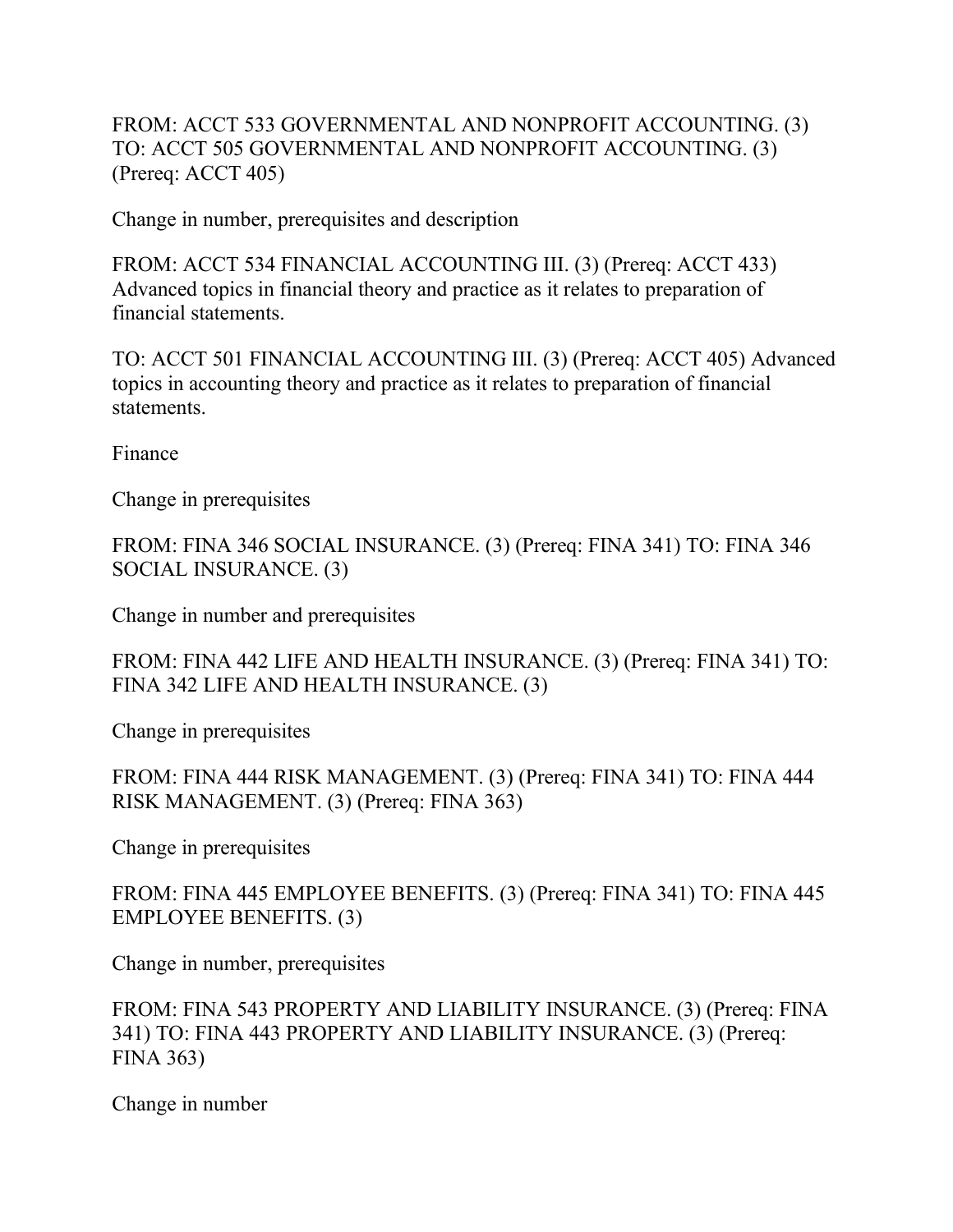### FROM: FINA 461 INTERMEDIATE FINANCE. (3)

### TO: FINA 365 INTERMEDIATE FINANCE. (3)

Change in hours and prerequisites

FROM: FINA 463 ADVANCED FINANCE. (4) (Prereq: ACCT 431 and FINA 461) TO: FINA 463 ADVANCED FINANCE. (3) (Prereq: FINA 365, FINA 465)

Change in prerequisites

FROM: FINA 465 COMMERCIAL BANK PRACTICE AND POLICY. (3) (Prereq: ECON 301)

TO: FINA 465 COMMERCIAL BANK PRACTICE AND POLICY. (3) (Prereq: FINA 363)

Management

Change in title

FROM: MGMT 478 BUSINESS POLICY. (3)

TO: MGMT 478 STRATEGIC MANAGEMENT. (3)

Management Science

Change in title and description

FROM: MGSC 292 APPLIED STATISTICS AND MODELING TECHNIQUES. (3) Analysis of variance, forecasting, decision theory, queuing and simulation, linear programming, and other optimization techniques.

TO: MGSC 292 APPLIED STATISTICAL MODELING. (3) Multiple regression, ANOVA, forecasting, quality control, and nonparametric techniques. Emphasis is on the application of these statistical models in business decision making.

Marketing

Deletions

MKTG 450 MARKETING RESEARCH APPLICATIONS. (3)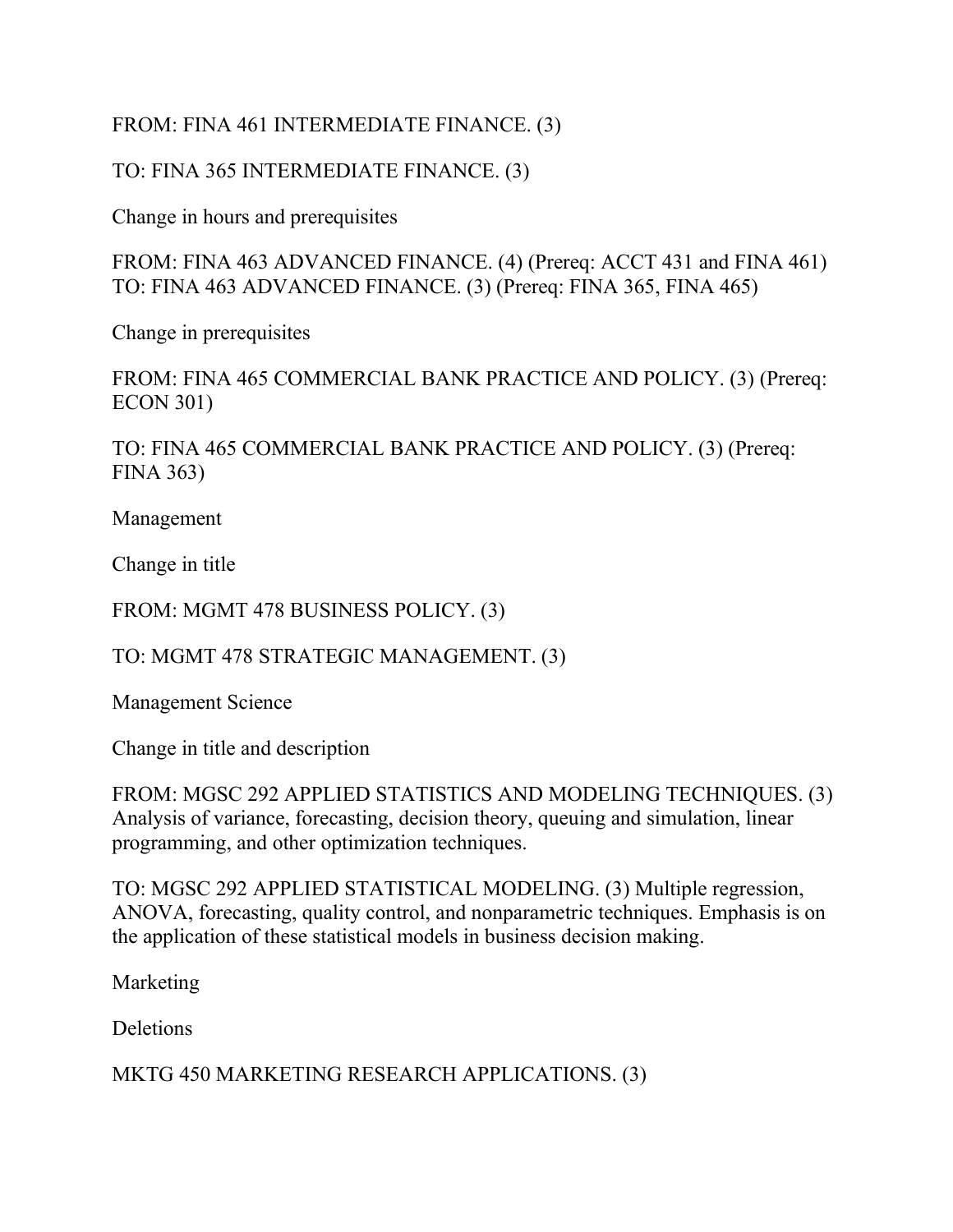# MKTG 453 MARKETING STRATEGY ANALYSIS. (3)

MKTG 456 INTRODUCTION OF MARKETING RESEARCH. (3)

MKTG 550 MARKETING ENVIRONMENT. (3)

MKTG 558 PURCHASING MANAGEMENT. (3)

Change in description

FROM: MKTG 352 PRINCIPLES OF MARKETING RESEARCH. (3) (Prereq: MTKG 350, MGSC 291) Research methods and procedures used in the marketing process.

TO: MKTG 352 PRINCIPLES OF MARKETING RESEARCH. (3) (Prereq: MKTG 350, MGSC 291) Investigates the theory and practice of marketing research with emphasis on the problem- oriented nature of marketing research and how research activities are implemented by marketing researchers and used by managers.

FROM: MKTG 455 MARKETING COMMUNICATIONS AND STRATEGY. (3) The promotion process for consumer and industrial products.

TO: MKTG 455 MARKETING COMMUNICATIONS AND STRATEGY. (3) (Prereq: MKTG 350) Studies the integration of advertising, sales promotion, pointof- purchase communications toward the goal of enhancing brand equity.

Change in title and description

FROM: MKTG 457 PERSONAL SELLING MANAGEMENT AND SALES. (3) (Prereq: MKTG 350) Principles of selling and their relationship to the management of a sales force.

TO: MKTG 457 PERSONAL SELLING AND SALES MANAGEMENT. (3) (Prereq: MKTG 350) Examines fundamentals of personal selling and sales management and the development of communication and selling skills that yield desired sales results.

COLLEGE OF BUSINESS ADMINISTRATION

Economics

Change in number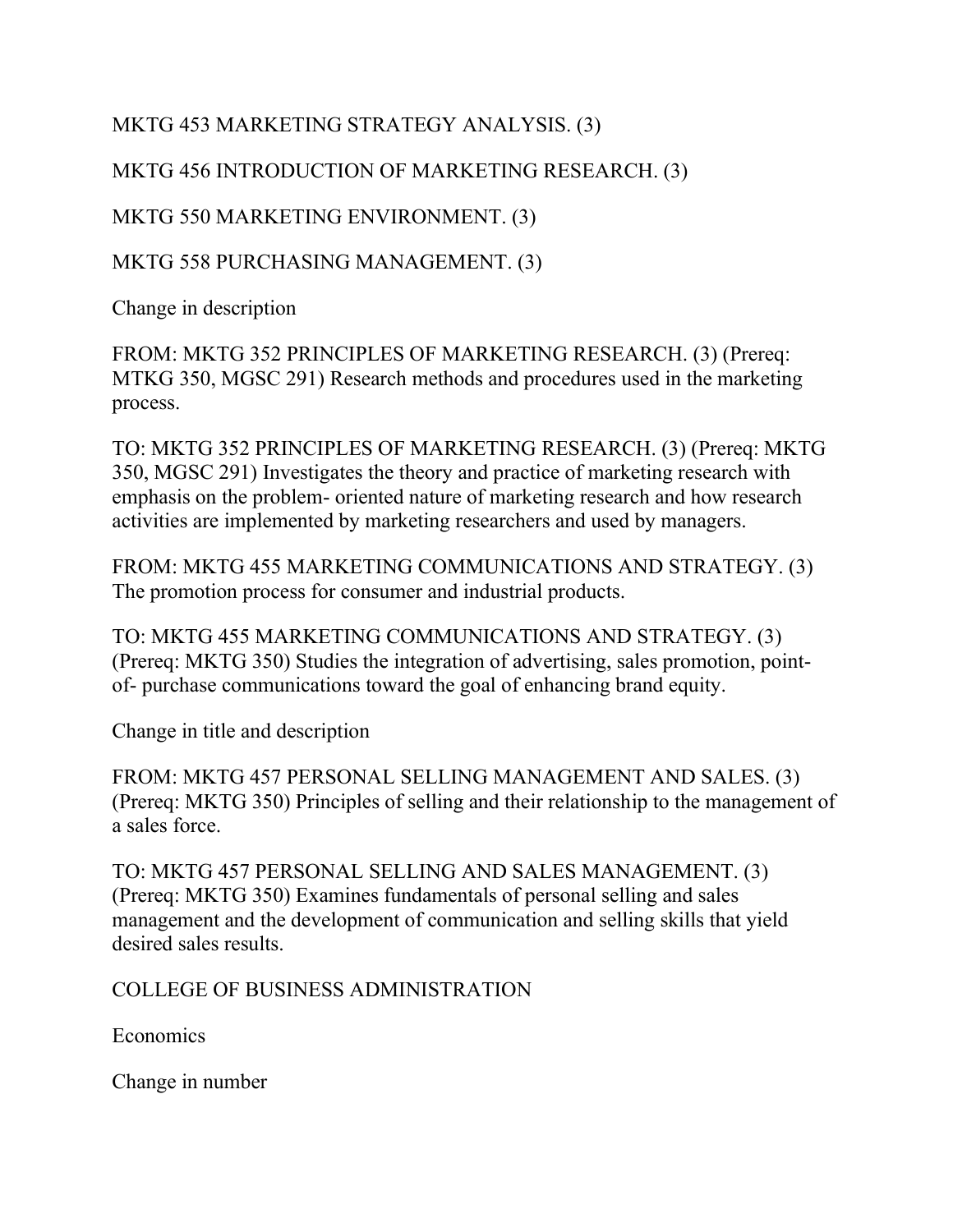### FROM: ECON 462 PUBLIC FINANCE. (3)

### TO: ECON 562 PUBLIC FINANCE. (3)

Change in prerequisites

FROM: ECON 594 INTRODUCTION TO ECONOMETRICS. (3) (Prereq: MGSC 292) TO: ECON 594 INTRODUCTION TO ECONOMETRICS. (3) (Prereq: MGSC 291 or STAAT 201)

Change in title and description

FROM: ECON 508 ECONOMICS OF CRIME AND JUSTICE. (3) Contribution of economics to the understanding of resource allocation problems.

TO: ECON 508 LAW AND ECONOMICS. (3) Economic analysis and interpretation of the law. The economic effect of current law and optimal design of law to meet social objectives.

New course

ECON 531 HEALTH ECONOMICS. (3) Applications of economic analysis to health care. Structure and behavior of health care markets. Description of health care policy issues.

Change in prerequisites and description

FROM: ECON 363 BUSINESS FINANCE. (3) (Prereq: ACCT 222 and 3 hours of statistics) The procurement and management of wealth by privately owned profitseeking enterprises.

TO: ECON 363 BUSINESS FINANCE. [=FINA 363] (3) (Prereq: ACCT 222 and 3 hours of statistics) The procurement and management of wealth by privately owned profit- seeking enterprises.

Change in prerequisites

FROM: ECON 511 SENIOR SEMINAR IN ECONOMICS. (3) (Prereq: ECON 321 and 322, and permission of instructor)

TO: ECON 511 SENIOR SEMINAR IN ECONOMICS. (3) (Prereq: ECON 321 and 322)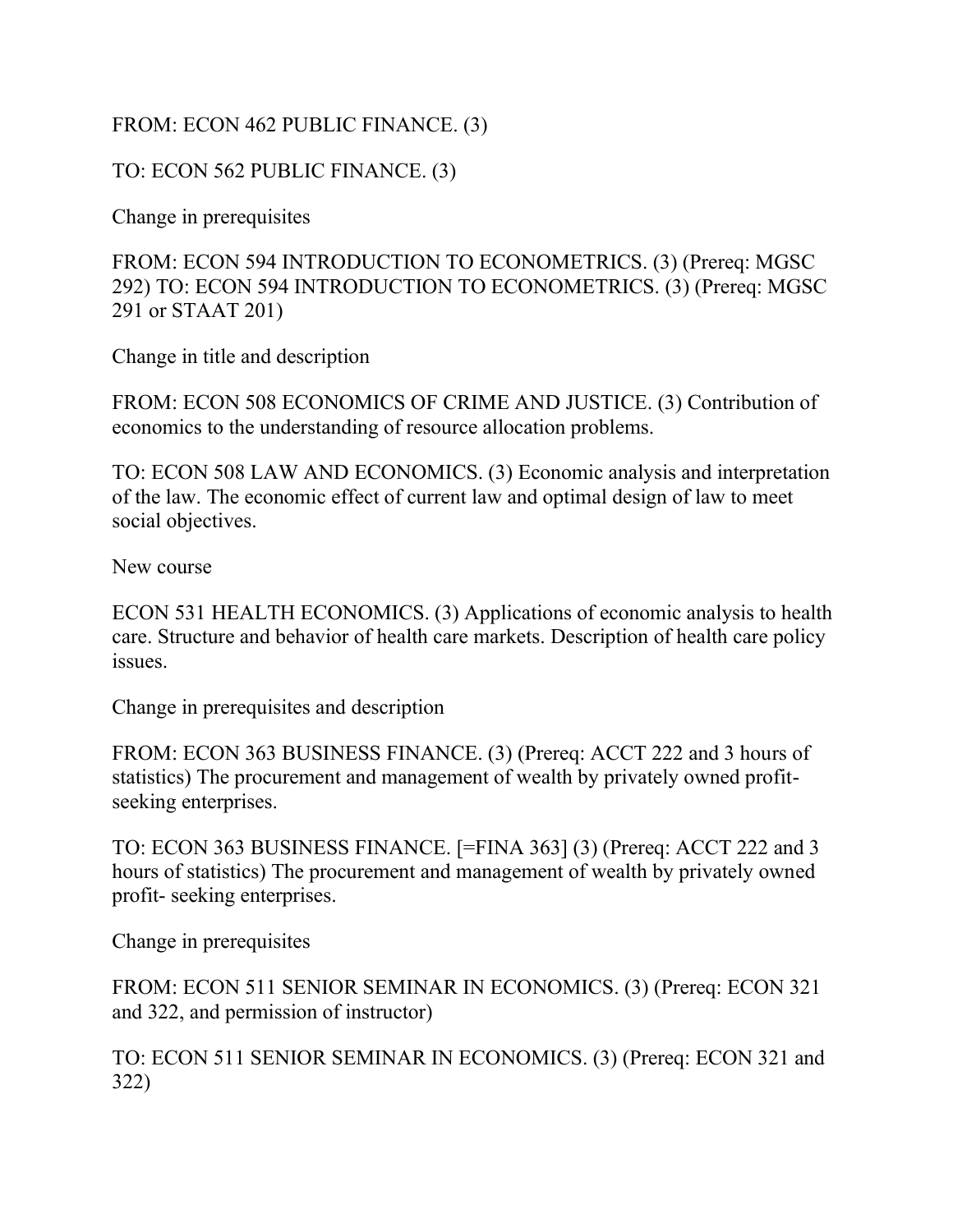#### **Economics**

Change in curriculum, University Bulletin, page 149UG

NOTE: The curriculum changes are not available through the Web at this time, but a printed copy has been sent to your Dean, Department Chairs, and Senators.

#### COLLEGE OF BUSINESS ADMINISTRATION

Change in curriculum, University Bulletin, pages 87- 90 UG

NOTE: The curriculum changes are not available through the Web at this time, but a printed copy has been sent to your Deans, Department Chairs, and Senators.

### II. COLLEGE OF ENGINEERING

A. Department of Mechanical Engineering

New course

EMCH 561 CURRENT TOPICS IN MECHANICAL ENGINEERING. (3) (Prereq: consent of instructor) Special topics related to current issues in Mechanical Engineering. Course content varies and will be announced in the schedule of courses by suffix and title.

Change in number, prerequisites and description

FROM: EMCH 447 INTERMEDIATE FLUID MECHANICS. (3) (Prereq: ENGR 360) Fundamentals of irrotational and rotational fluid motion and its application to flow in channels and around bodies. Study of rotogynamic pumps and turbines. Steady flow in closed conduits and pipe system networks. Unsteady flows.

TO: EMCH 560 INTERMEDIATE FLUID MECHANICS. (3) (Prereq: ENGR 360, ENGR 210) Integral and differential analysis of fluids. Potential flow. Boundary layer analysis. Flow in closed and open channels. Flow dynamics of turbomachinery. Steady and unsteady flows.

B. Department of Chemical Engineering

Change in prerequisites

FROM: ECHE 550 CHEMICAL- PROCESS DYNAMICS AND CONTROL. (3) (Prereq: ECHE 430)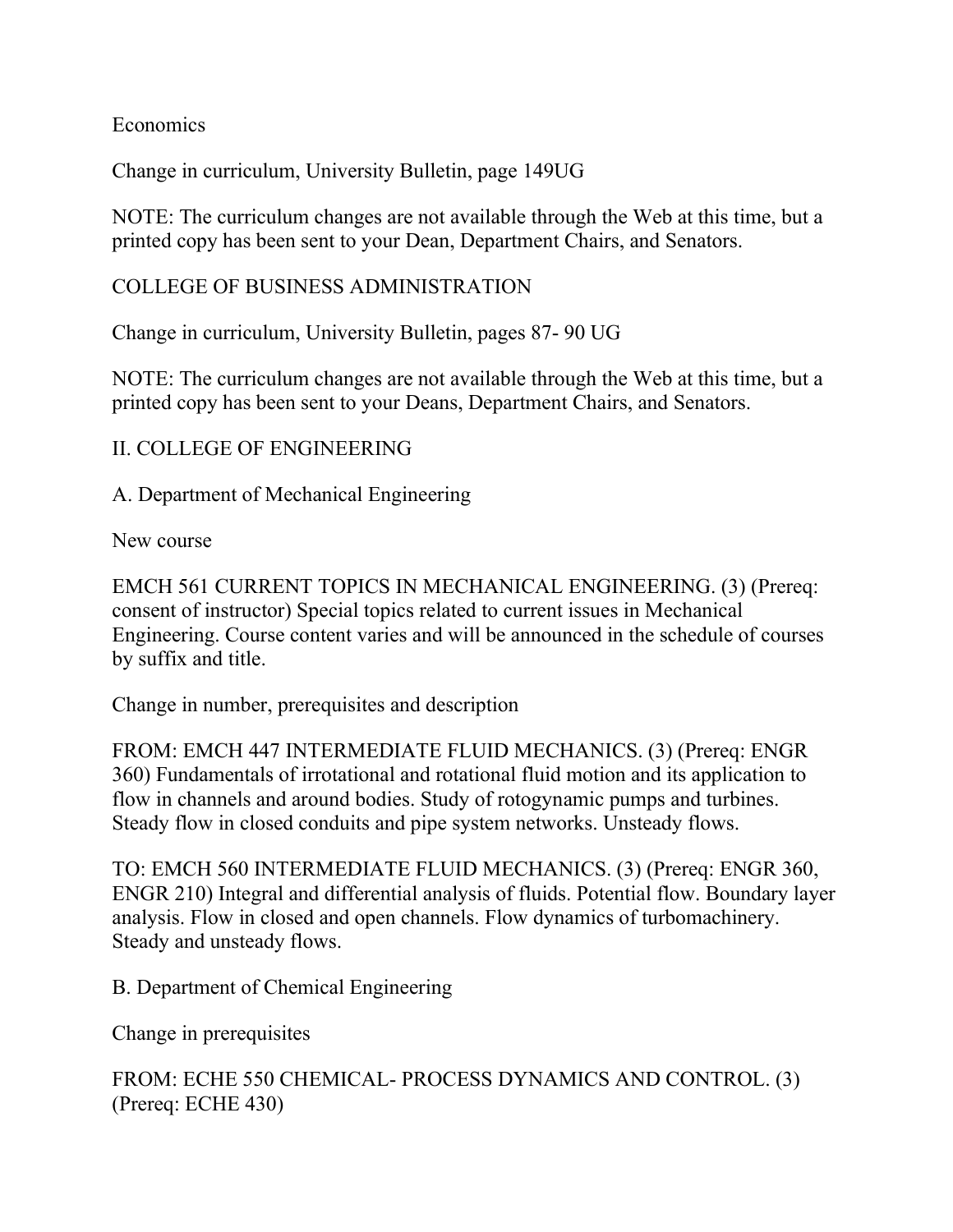### TO: ECHE 550 CHEMICAL- PROCESS DYNAMICS AND CONTROL. (3) (Prereq: grade of C or better in ECHE 300 in MATH 242)

C. Department of Civil Engineering

Change in prerequisites

FROM: ECIV 301 PROGRAMMING AND GRAPHICS FOR CIVIL ENGINEERING. (2) (Prereq: ENGR 101, ENGR 102) TO: ECIV 301 PROGRAMMING AND GRAPHICS FOR CIVIL ENGINEERING. (2) (Prereq: ENGR 102 and UNIV 101E)

COLLEGE OF ENGINEERING

Change in curriculum, University bulletin, page 113UG and 114UG

Department of Electrical and Computer Engineering

Change in curriculum, University Bulletin, page 117UG

Department of Chemical Engineering

Change in curriculum, University Bulletin, page 115UG

Department of Civil and Environmental Engineering

Change in curriculum, University Bulletin, page 116UG

Department of Mechanical Engineering

Change in curriculum, University Bulletin, page 119

NOTE: The curriculum changes are not available through the Web at this time, but a printed copy has been sent to your Deans, Department Chairs and Senators.

III. COLLEGE OF EDUCATION

New courses

Counselor Education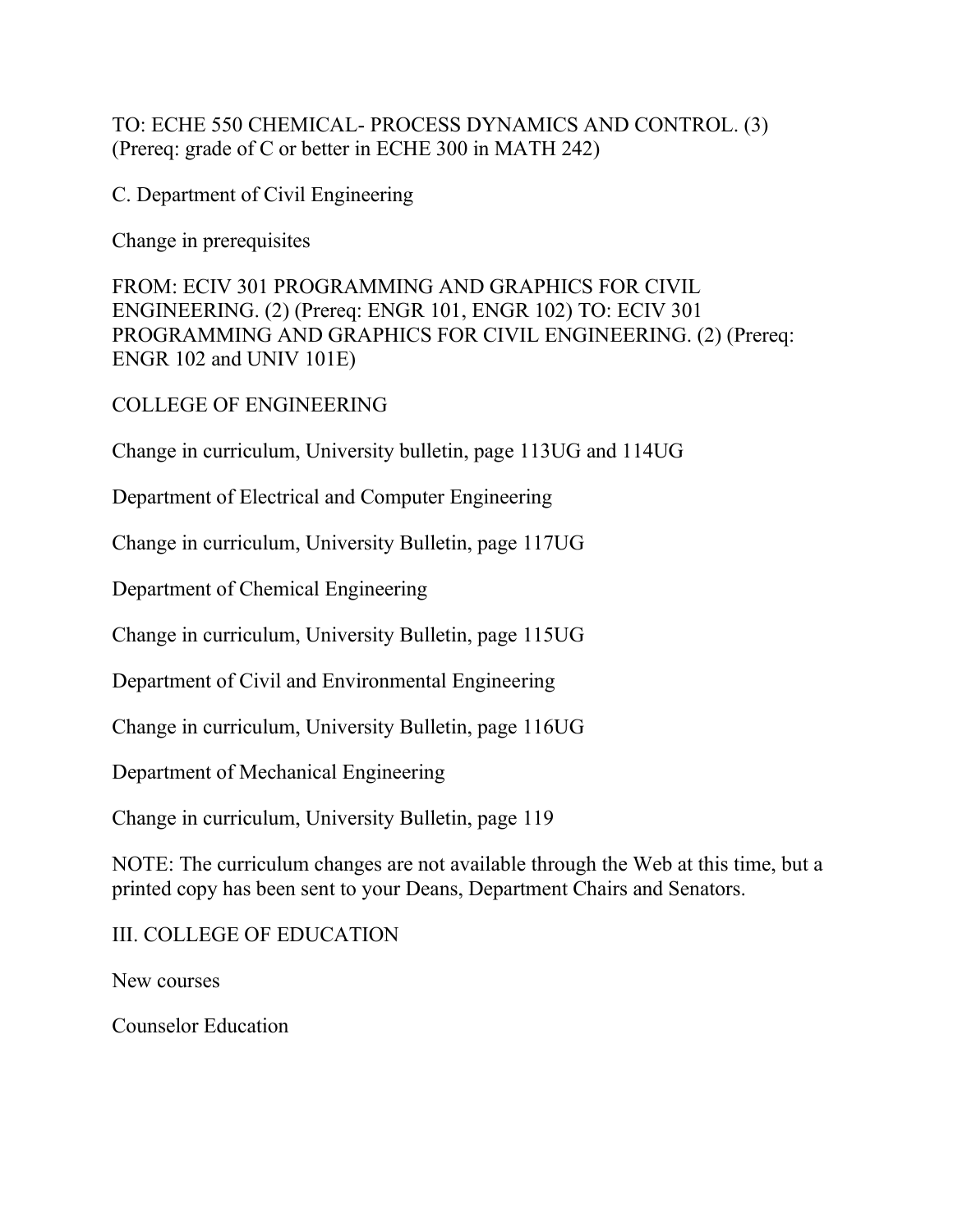EDCE 510 INTRODUCTION TO COUNSELING. (3) (Prereq: admission to Graduate School or senior privilege) A survey of the counseling profession including history, orientation, and practice.

Educational Psychology

EDIT 603 ELECTRONIC TECHNOLOGIES IN INSTRUCTION. (3) Review of interactive multimedia programs and their applications in instruction. Use of computer in non- linear presentation of text, graphics, animation, voice, music, photographs and motion video.

COLLEGE OF EDUCATION

New courses

EDIT 650,651 INTERNSHIP IN INSTRUCTIONAL TECHNOLOGY. (1- 3) (Prereq: EDIT 603 and EDPY 722) Supervised field- based experiences with instructional technology in school, business and administration.

Educational Media Arts

Change in designator, title and description

FROM: EDMA 652 SIMULATION AND GAMES AS INSTRUCTIONAL RESOURCES. (3)

TO: EDIT 652 DESIGN AND EVALUATION OF ACADEMIC GAMES AND SIMULATIONS. (3) Application of instructional design criteria to computer and noncomputer interactions. Analyses include requisite cognitive processes, affective outcomes, and ethical standards. Design and formative testing of interactive exercises.

### IV. COLLEGE OF LIBERAL ARTS

A. Department of Art

New course

ARTS 570 VISUAL ARTS COMPUTING. (3) (Prereq: ARTS 102 or consent of instructor) Advanced visual arts computing techniques on the use of Photoshop, Studio Pro, and Netscape software.

### COLLEGE OF LIBERAL ARTS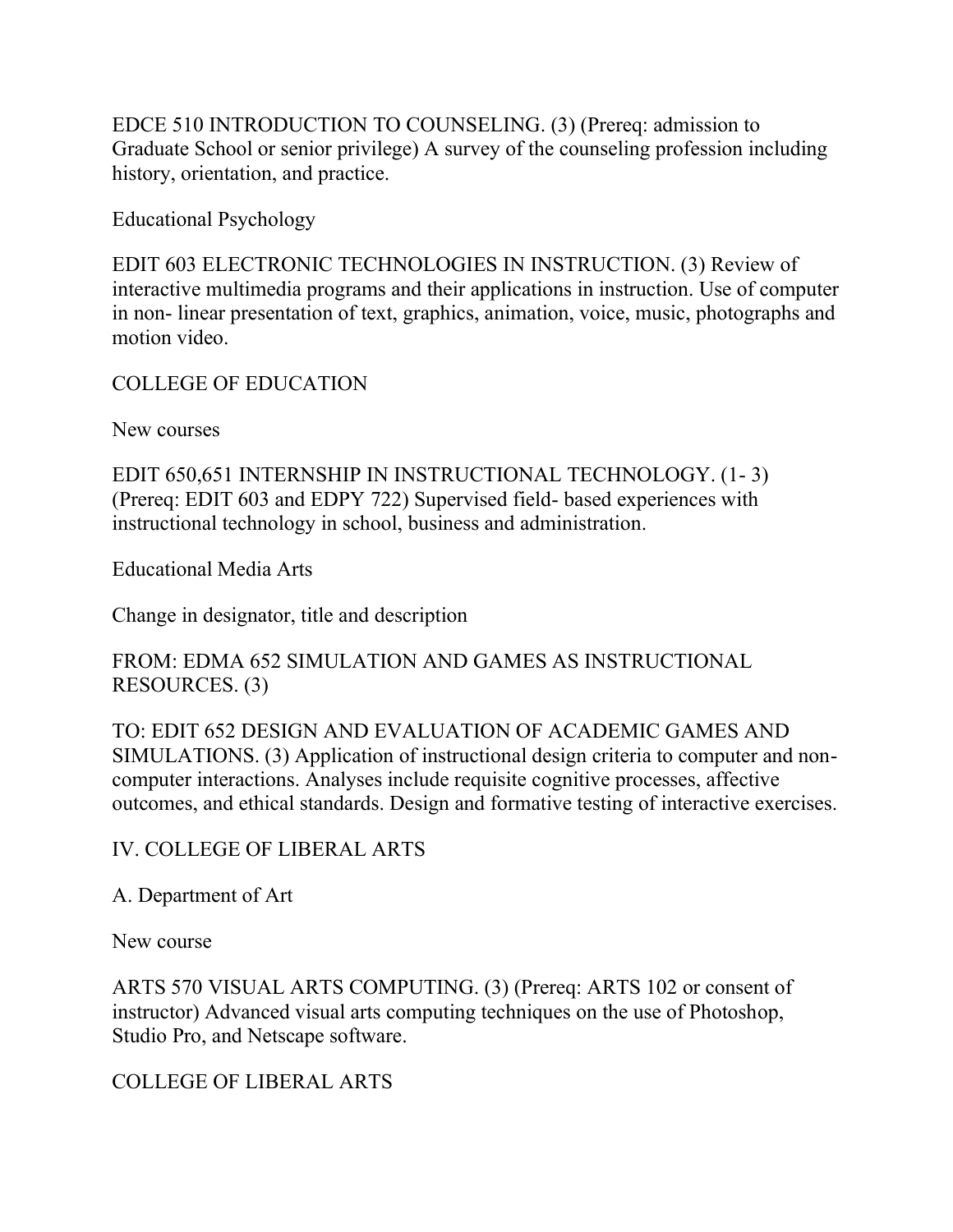B. Department of Geography

Change in title and description

FROM: GEOG 512 CULTURAL GEOGRAPHY. (3) Basic concepts of cultural geography with emphasis on the composition, formation, and interpretation of the cultural landscape.

TO: GEOG 512 ADVANCED CULTURAL GEOGRAPHY. (3) Concepts of cultural geography with emphasis on the composition, formation and interpretation of the cultural landscape.

Deletions

GEOG 513 POLITICAL GEOGRAPHY. (3)

GEOG 575 THE GEOGRAPHY OF TRAVEL AND TOURISM. (3)

New courses

GEOG 548 LANDSCAPE ECOLOGY. (3) Analysis of the relationship between landscape structure and function. Emphasis on how ecological processes create landscape- level patterns that control the flow of matter and energy across the landscape.

GEOG 566 ENVIRONMENTAL PLANNING AND MANAGEMENT. (3) (Prereq: GEOG 343 or permission of instructor) Geographical approach to environmental problems.

GEOG 569 ENVIRONMENT AND DEVELOPMENT. (3) (Prereq: permission of instructor) Examination of devleopment theory and environmental implications of social and economic change. Study of general theoretical perspectives will be balanced with case study materials.

COLLEGE OF LIBERAL ARTS

C. Department of Spanish, Italian and Portuguese

Change in title and description

FROM: SPAN 534 NINETEENTH- CENTURY SPANISH PROSE FICTION. (3) Survey of the works of Larra, Mesonero Romanos, Galdos, Alas, Pardo Bazan and others.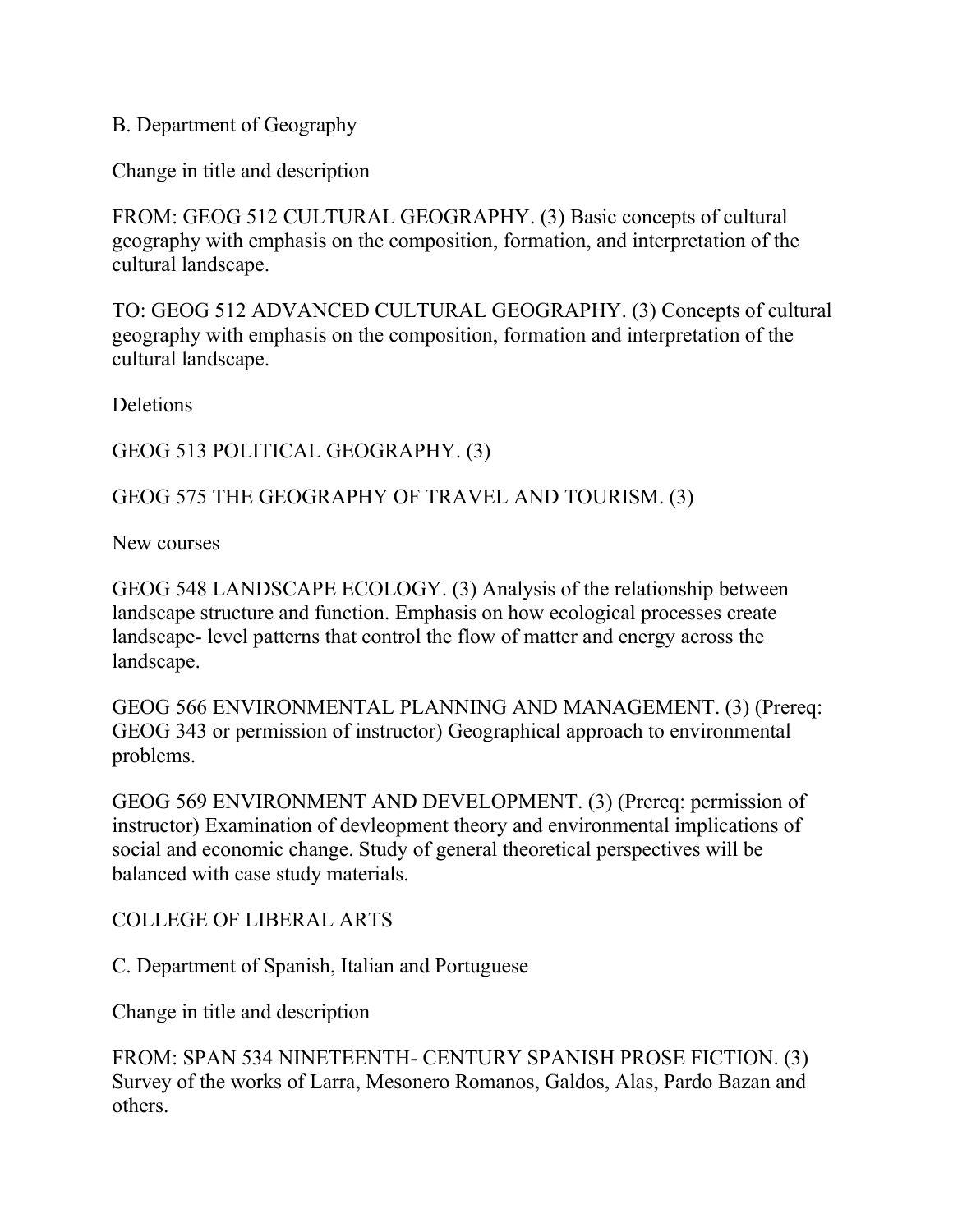TO: SPAN 534 NINETEENTH- CENTURY SPANISH LITERATURE. (3) Survey of the works of the major literary figures of the period.

D. Department of Theatre, Speech and Dance

Change in title and description

FROM: THSP 545 AMERICAN PUBLIC ADDRESS I. (3) The oral discourse of selected American speakers: their speeches, lectures and sermons analyzed and evaluated in light of the classical standards of excellence from the colonial period through 1900.

TO: THSP 545 AMERICAN PUBLIC ADDRESS. (3) The oral discourse of selected American speakers whose speeches have played a significant role in shaping and reflecting the nation's development.

FROM: THSP 546 AMERICAN PUBLIC ADDRESS II. (3) The oral discourse of selected American speakers: their speeches, lectures and sermons analyzed and evaluated in light of the classical standards of excellence from 1900 to the present.

TO: THSP 546 ALTERNATIVE VOICES. (3) The oral discourse of selected American speakers drawn from groups such as women, African- Americans, and other populations traditionally underrepresented in the canons of public address.

COLLEGE OF LIBERAL ARTS

MINOR IN MEDICAL HUMANITIES

NOTE: The minor in medical humanities is not available through the Web at this time, but a printed copy has been sent to your Deans, Department Chairs, and Senators.

V. COLLEGE OF LIBRARY AND INFORMATION SCIENCE

New course

CLIS 530 APPLICATIONS OF INFORMATION TECHNOLOGY AND THE INFORMATION INFRASTRUCTURE. (3) Introductory knowledge for school library media specialist, teachers, administrators, parents, and other citizens interested in application of of information technology to support learning, decision making, and community building.

VI. COLLEGE OF NURSING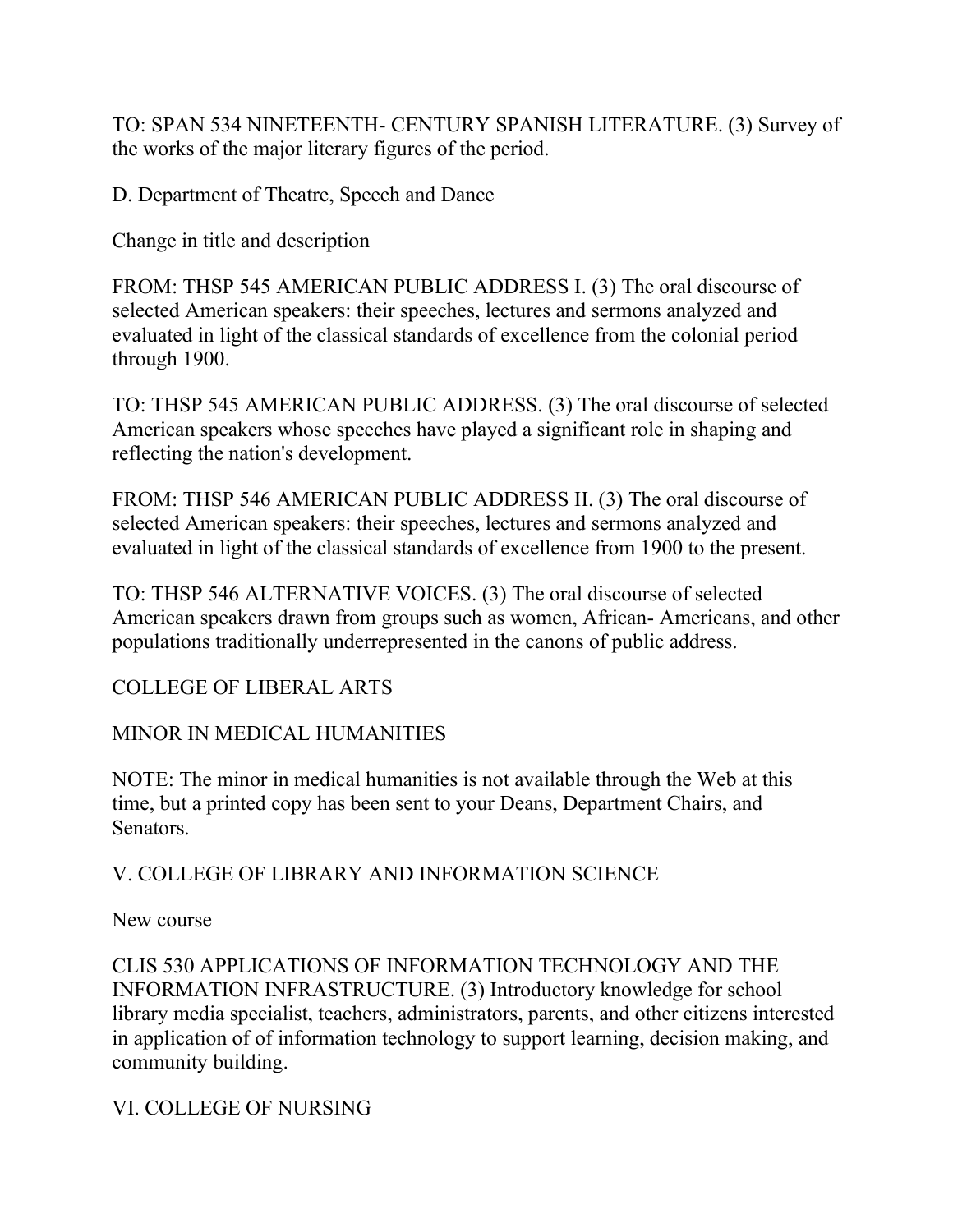The College of Nursing is requesting withdrawal of the proposed Bulletin changes related to the curriculum that was approved at the March 5, 1997 Faculty Senate meeting except for the approved changes related to Special Requirements and Associated Expenses and Required Nursing Courses.

NOTE: The curriculum changes are not available through the Web at this time, but a printed copy has been sent to your Deans, Department Chairs, and Senators.

VII. SCHOOL OF PUBLIC HEALTH

Department of Exercise Science

New courses

EXSC 341 a,b,c HEALTH FITNESS PRACTICUM. (1 each) (Prereq: EXSC 223) Supervised practicum in a clinical setting for the Health Fitness Track: (a) first hour, (b) second hour, (c) third hour.

EXSC 342 a,b,c MOTOR DEVELOPMENT PRACTICUM. (1 each) (Prereq: EXSC 303) Supervised praticum in a clinical setting for the Motor Development Track: (a) first hour, (b) second hour, (c) third hour.

Change in credit hours, prerequisites and description

FROM: EXSC 223 ANATOMY AND PHYSIOLOGY I. (3) (Prereq: BIOL 101/ 101L) The structure and functions of the human body: the skeletal, articular, nervous, and muscular systems.

TO: EXSC 223 ANATOMY AND PHYSIOLOGY I. (4) (Prereq: BIOL 101/ 101L, CHEM 111) The structure and functions of the human body: the skeletal, articular, nervous and muscular systems. Three lecture, one recitation, and two laboratory hours per week.

FROM: EXSC 224 ANATOMY AND PHYSIOLOGY II. (3) (Prereq: BIOL 101/ 101L) The structure and functions of the human body: the circulatory, respiratory, digestive, urinary, endocrine, and reproductive systems.

TO: EXSC 224 ANATOMY AND PHYSIOLOGY II. (4) ((Prereq: BIOL 101/ BIOL 101L, CHEM 111; EXSC 223 or consent of the instructor) The structure and functions of the human body: the circulatory, respiratory, digestive, urinary, endocrine, and reproductive systems. Three lecture, one recitation, and two laboratory hours per week.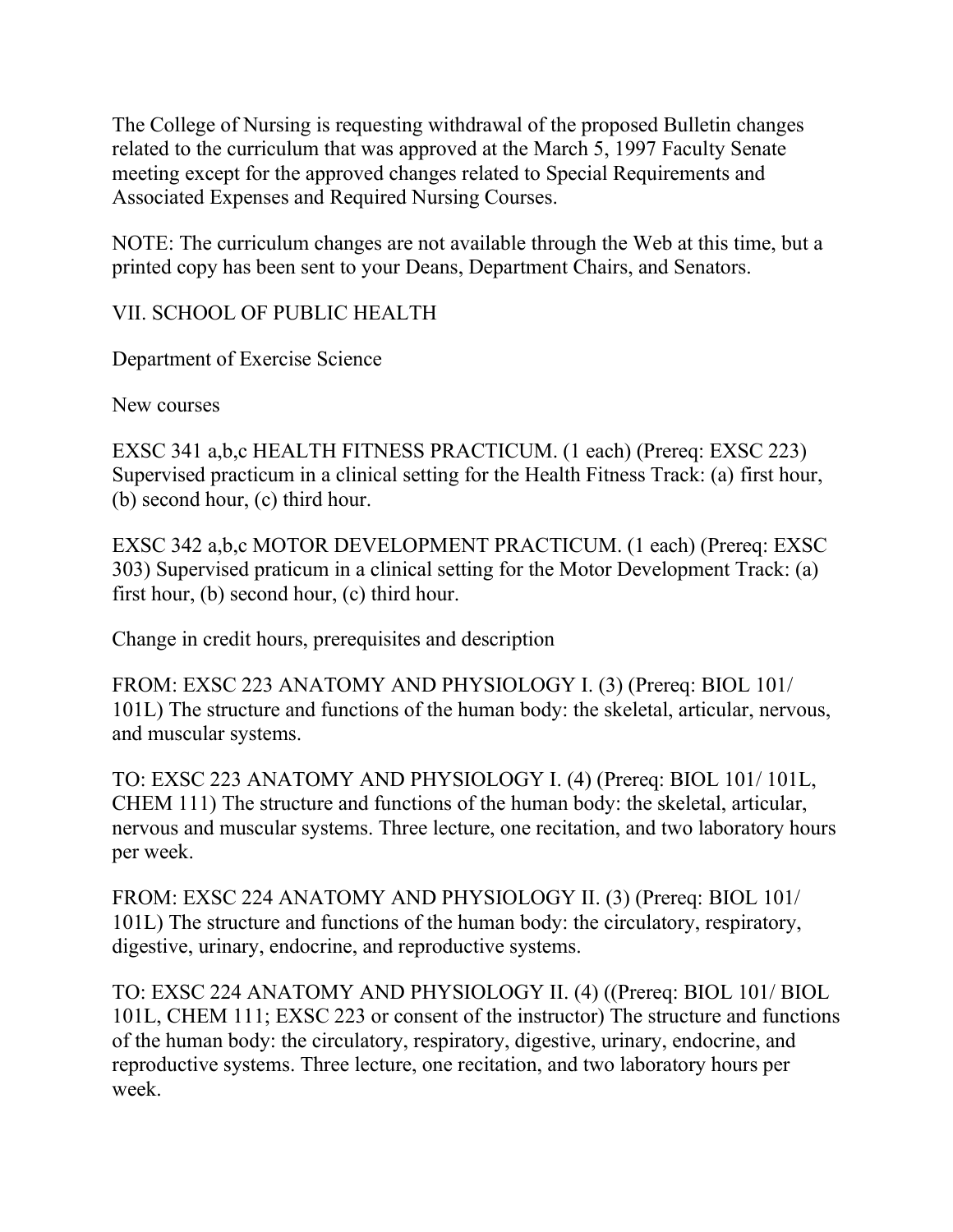Change in prerequisites and description

FROM: EXSC 343 PRACTICUM IN EXERCISE SCIENCE. (1- 3) Supervised practicum in a clinical or research setting.

TO: EXSC 343 PRACTICUM IN EXERCISE SCIENCE. (1- 3) (Prereq: EXSC 223) Supervised practicum in a research or clinical setting for Scientific Foundations Track.

Change in prerequisites and description

FROM: EXSC 481 PRACTICUM IN COMMUNITY FITNESS PROGRAMS. (9) Supervised administration of community- based fitness programs. Concurrent seminar with the supervising instructor.

TO: EXSC 481 PRACTICUM IN COMMUNITY FITNESS PROGRAMS. (9) (Prereq: EXSC 341a,b,c) Supervised experience in the administration of communitybased fitness programs. Concurrent seminar with the supervising instructor.

Change in prerequisites

FROM: EXSC 530 THE PHYSIOLOGY OF MUSCULAR ACTIVITY. (3) (Prereq: EXSC 223, EXSC 223L, EXSC 224, EXSC 224L or equivalents)

TO: EXSC 530 PHYSIOLOGY OF MUSCULAR ACTIVITY. (3) (Prereq: EXSC 223 and EXSC 224)

VIII. COLLEGE OF SCIENCE AND MATHEMATICS

Department of Statistics

Change in prerequisites

FROM: STAT 515 STATISTICAL METHODS I. (3) (Prereq: a grade of C or higher in one of STAT 201, MATH 142, BADM 291, SOCY 230, PSYC 225 or equivalent)

TO: STAT 515 STATISTICAL METHODS I. (3) (Prereq: a grade of C or higher in MATH 111 or equivalent; or STAT 201 or equivalent)

IX. MAY SESSION COURSES - For the Senate's information only:

COLLEGE OF APPLIED PROFESSIONAL SCIENCES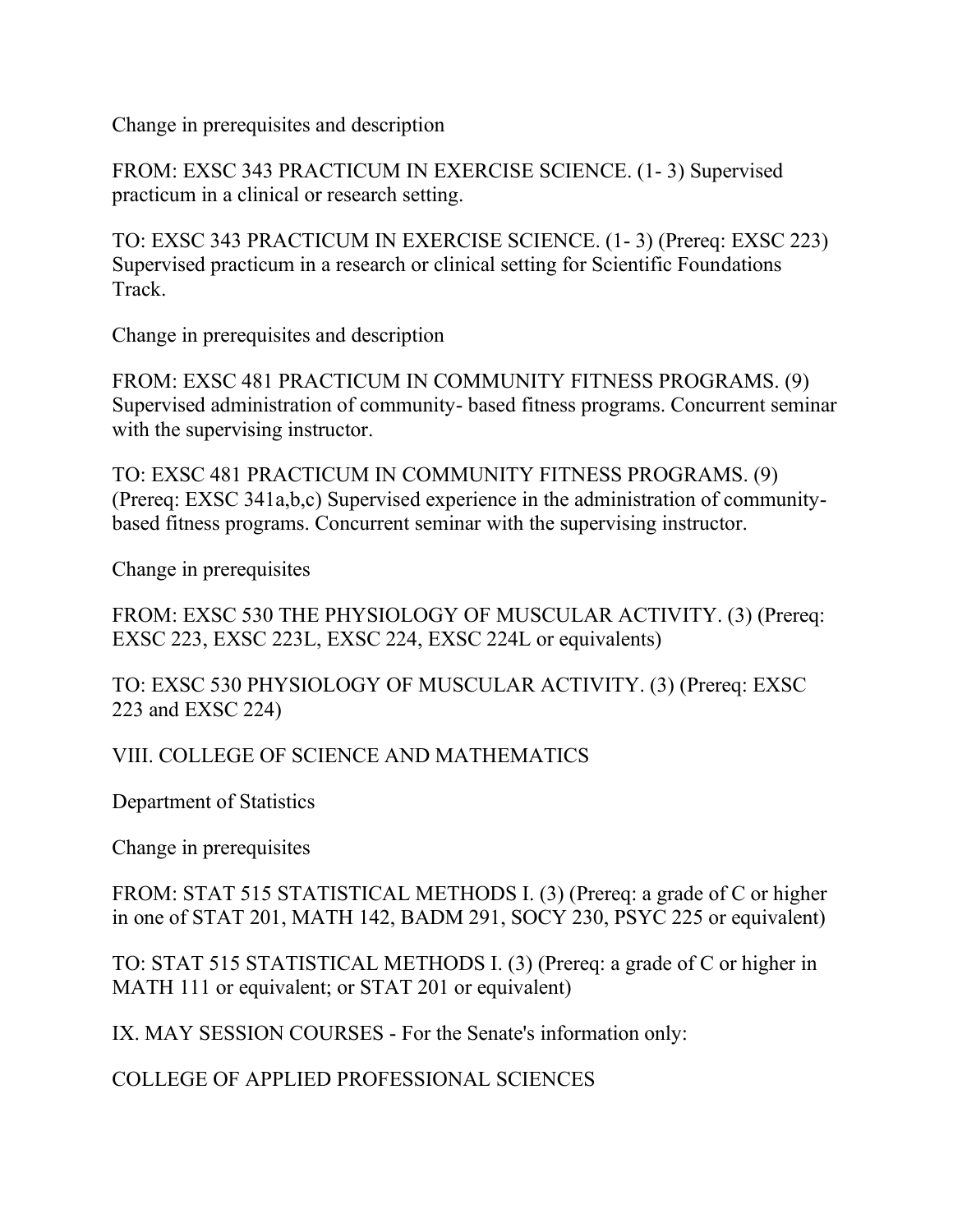# RETL 592M RETAILING/FASHION MERCHANDISING FIELD STUDY - HONG  $KONG. (3)$

# > COLLEGE OF EDUCATION

EDUC 300M SCHOOLS IN COMMUNITIES. (3) Schools in communities is a preprofessional course designed to prepare the prospective professional educator with a comprehensive knowledge and understanding of key issues, features and trends in American education. The course is organized around four major strands: (1) history and philosopphy of education; (2) curriculum; (3) organization; and (4) special topics.

COLLEGE OF LIBERAL ARTS

Department of Anthropology

ANTH 300M COMPARING CULTURES THROUGH FILM. (3) Human behavior in differing cultural contexts through ethnographic films of social relations in selected societies.

X. EXPERIMENTAL COURSES - For the Senate's information only:

# A. COLLEGE OF BUSINESS ADMINISTRATION

Marketing

MKTG 452X TOPICS IN MARKETING: MARKETING AND THE INTERNET. (3) (Prereq: MKTG 350) Develop an awareness and understanding of the issues, tools and techniques concerning marketing via the internet.

B. COLLEGE OF LIBERAL ARTS

Department of German, Slavic and Oriental Languages

GERM 250X GERMAN WITH COMPUTERS. (3) (Prereq: GERM 122 or satisfactory score on Basic Proficiency Phase II placement test) Practice and development of intermediate listening, speaking, reading, and writing through the use of authentic materials available through the Internet.

# C. COLLEGE OF SCIENCE AND MATHEMATICS

GEOL 210X GEOLOGY OF ENVIRONMENTAL RESOURCES AND ISSUES. (3) Earthquakes and tsunamis, landslides, volcanoes and pyroclastic deposits, hydrologic cycle and groundwater, energy problems, hydrocarbons, coal, nuclear usage,